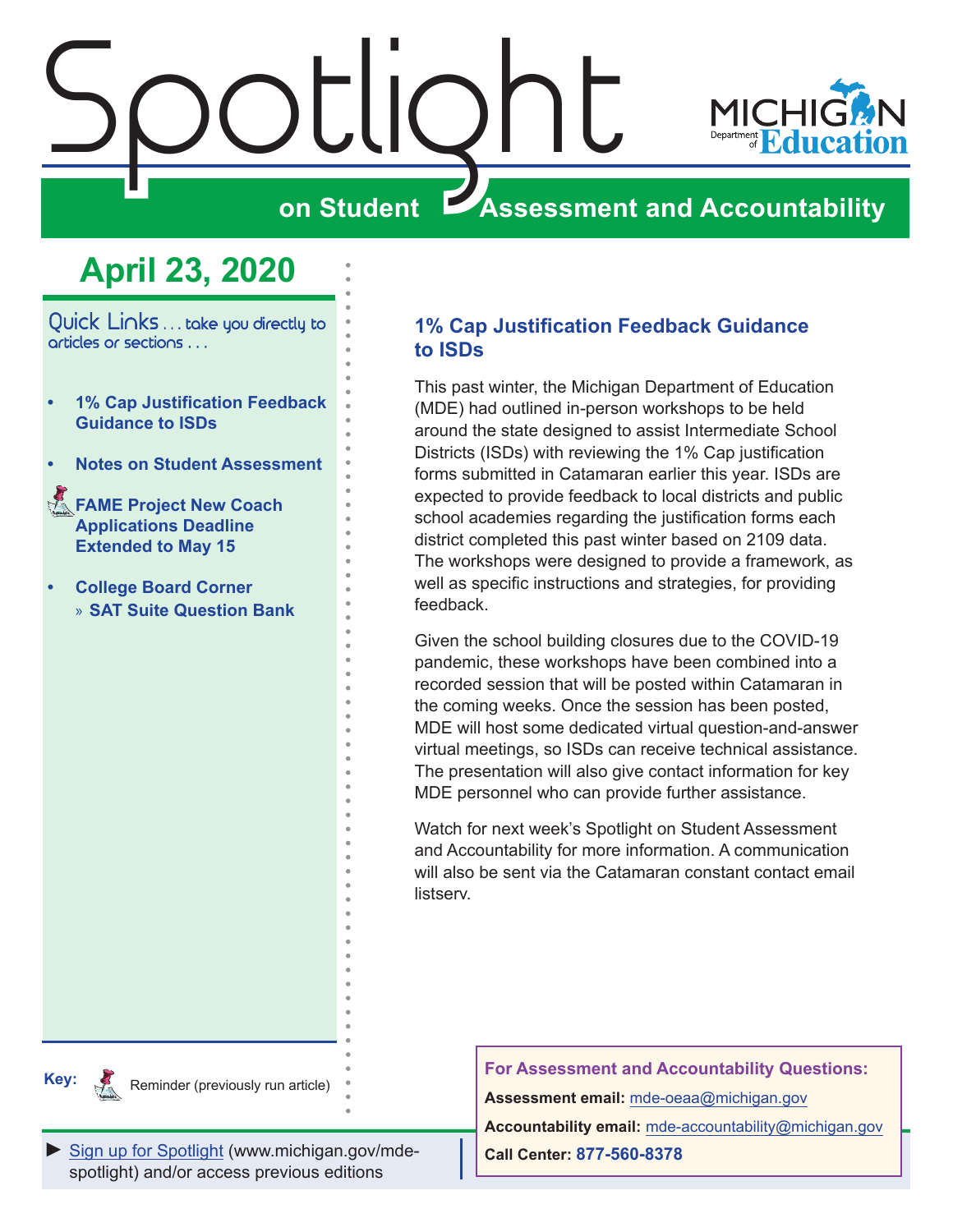# <span id="page-1-0"></span>**ONE** on Student Assessment and Accountability potlic

## **Notes on Student Assessment**

- No spring assessments for M-STEP, MI-Access, and ACT WorkKeys
- Completed WIDA assessments will be scored – refer to the article on WIDA materials return in the [April 9 Spotlight](https://www.michigan.gov/documents/mde/Spotlight_4-9-20_686552_7.pdf) (www.michigan.gov/mdespotlight)
- Fall administration of SAT, PSAT 8/9, and PSAT 10 – details being worked on and will be communicated once finalized

The Office of Educational Assessment and Accountability (OEAA) wants to emphasize that the health and safety of students, staff, and the community is top priority during this time. You can send inquiries to

- **email:** [mde-oeaa@michigan.gov](mailto:mde-oeaa%40michigan.gov?subject=)
- **phone:** 877-560-8378

Please be safe during this trying time. Watch for further updates in the Spotlight as they become available.

## **Extending FAME Project New Coach Applications Deadline Extended to May 15**

The Formative Assessment for Michigan Educators (FAME) project **is a contract of the U.S. As a contract of the U.S. As a contract of the U.S. As a contract of the U.S. As a contract of the U.S. As a contract of the U.S. As a contract of the U.S. As a contract of the U.S. As a contract** seeking interested educators who would like to lead a local learning team of teachers to explore, implement, and reflect on the formative assessment process in their classrooms. FAME coaches are not expected to be the local expert on the formative assessment process—rather FAME coaches are learners along with their learning team.

More information on the FAME project and access to the online [2020-21 New FAME Coach application](https://www.surveymonkey.com/r/NewCoachApp) (https://www.surveymonkey.com/r/NewCoachApp) is available on the [MDE Formative Assessment Process](http://www.michigan.gov/formativeassessment)  [page](http://www.michigan.gov/formativeassessment) (www.michigan.gov/formativeassessment) or the [FAME public page](https://famemichigan.org) (https://famemichigan.org)

The deadline to apply has been extended to **Friday, May 15, 2020**. If you have any questions, contact Kim Young, MDE/OEAA, at [youngk1@michigan.gov](mailto:youngk1%40michigan.gov?subject=) or 517-241-7061.

**Call Center: 877-560-8378** (select appropriate option) for assistance with assessment or accountability issues